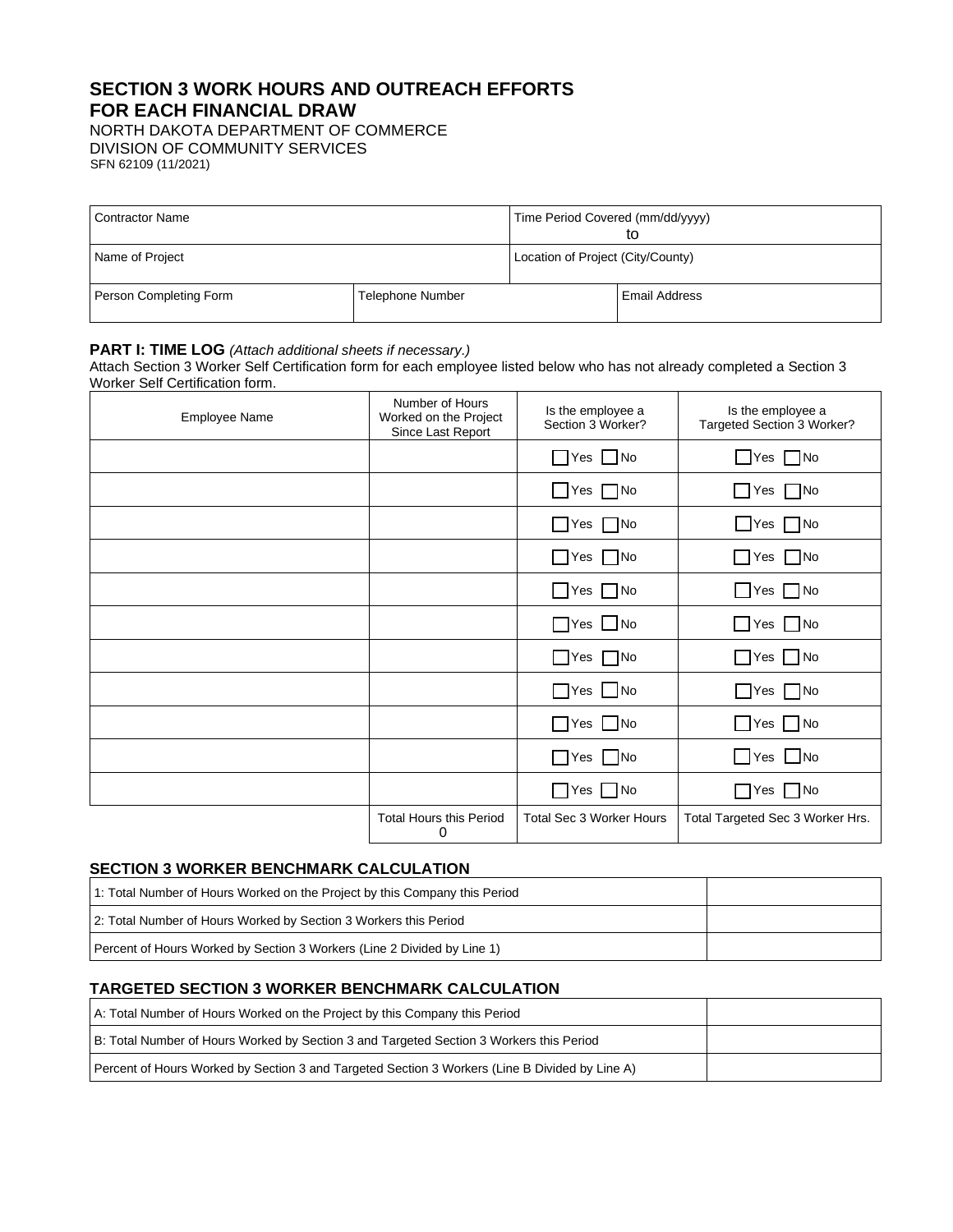#### **PART II: OUTREACH EFFORTS**

Indicate the efforts made**, since the last report**, to direct employment and other economic opportunities toward low-income persons, particularly those who reside near the project or are recipients of government assistance for housing. Please provide detailed explanations for each effort selected. Proof of these efforts must be submitted as part of the required documentation. (Check all that apply.)

| No efforts made since last report.<br>Explain:                                                                                                                                                                                                                       |
|----------------------------------------------------------------------------------------------------------------------------------------------------------------------------------------------------------------------------------------------------------------------|
| Posted job on HUD's Section 3 Opportunity Portal (https://hudapps.hud.gov/OpportunityPortal/).<br>Explain:                                                                                                                                                           |
| Tsearched for potential job applicants and subcontractors on HUD's Opportunity Portal (https://hudapps.hud.gov/OpportunityPortal/).<br>Explain:                                                                                                                      |
| Informed Job Service North Dakota of job opportunities.<br>Explain:                                                                                                                                                                                                  |
| Advertised employment or contracting opportunities in local media.<br>Explain:                                                                                                                                                                                       |
| Searched for potential subcontractors on HUD's Section 3 Business Registry (http://www.hud.gov/Sec3Biz).<br>Explain:                                                                                                                                                 |
| Participated in a job fair.<br>Explain:                                                                                                                                                                                                                              |
| Conducted on-the-job training (including apprenticeships).<br>Explain:                                                                                                                                                                                               |
| Assisted indirect training through our support of off-site training opportunities.<br>Explain:                                                                                                                                                                       |
| Targeted advertising for training and employment specifically to residents of public housing.<br>Explain:                                                                                                                                                            |
| Connected Section 3 Workers with supportive services such as education or financial literacy.<br>Explain:                                                                                                                                                            |
| Provided technical assistance to Section 3 Workers for job readiness. Examples include resume assistance, coaching, interview<br>clothing, test fees, transportation, assistance with college or vocational education, assistance in securing childcare.<br>Explain: |
| Provided technical assistance to Section 3 Business Concerns. Examples include providing bonding assistance, guaranties, or other<br>efforts to help Section 3 Business Concerns provide viable bids.<br>Explain:                                                    |
| Maintained a file of eligible qualified Section 3 Workers for future employment positions<br>Explain:                                                                                                                                                                |
| Targeted advertising for training and employment to the Neighborhood Service Area (usually defined as within one-mile) of the project.<br>Explain:                                                                                                                   |
| Consulted with agencies administering YouthBuild and other federally funded training programs.<br>Explain:                                                                                                                                                           |
| Consulted with probation and parole agencies, unemployment compensation programs, and community organizations which serve<br>Section 3 Workers.<br>Explain:                                                                                                          |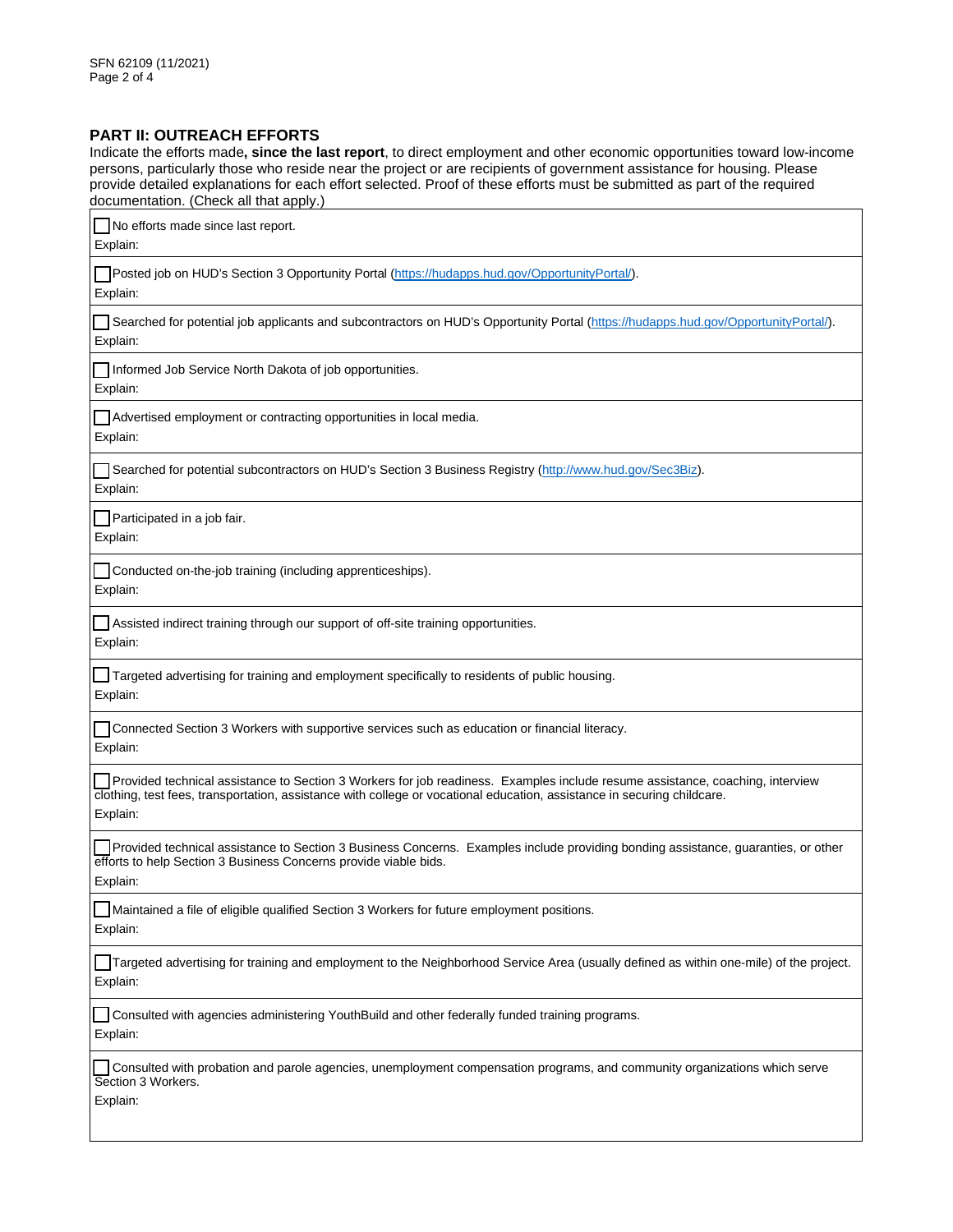Employed a job coordinator or contracted with a business that is licensed in the field of job placement, that will undertake on our behalf the efforts to match eligible and qualified Section 3 Workers with training and employment positions. Explain:

Other efforts made. Explain:

The undersigned, being duly authorized on behalf of the above-named company, hereby declares and affirms that the information contained herein is, to the best of his/her knowledge and belief, in all things complete, true, and correct. Misrepresentation of any kind will be grounds for appropriate sanctions under 24 CFR Part 75.

| Representative Name | Title |
|---------------------|-------|
| Signature           | Date  |